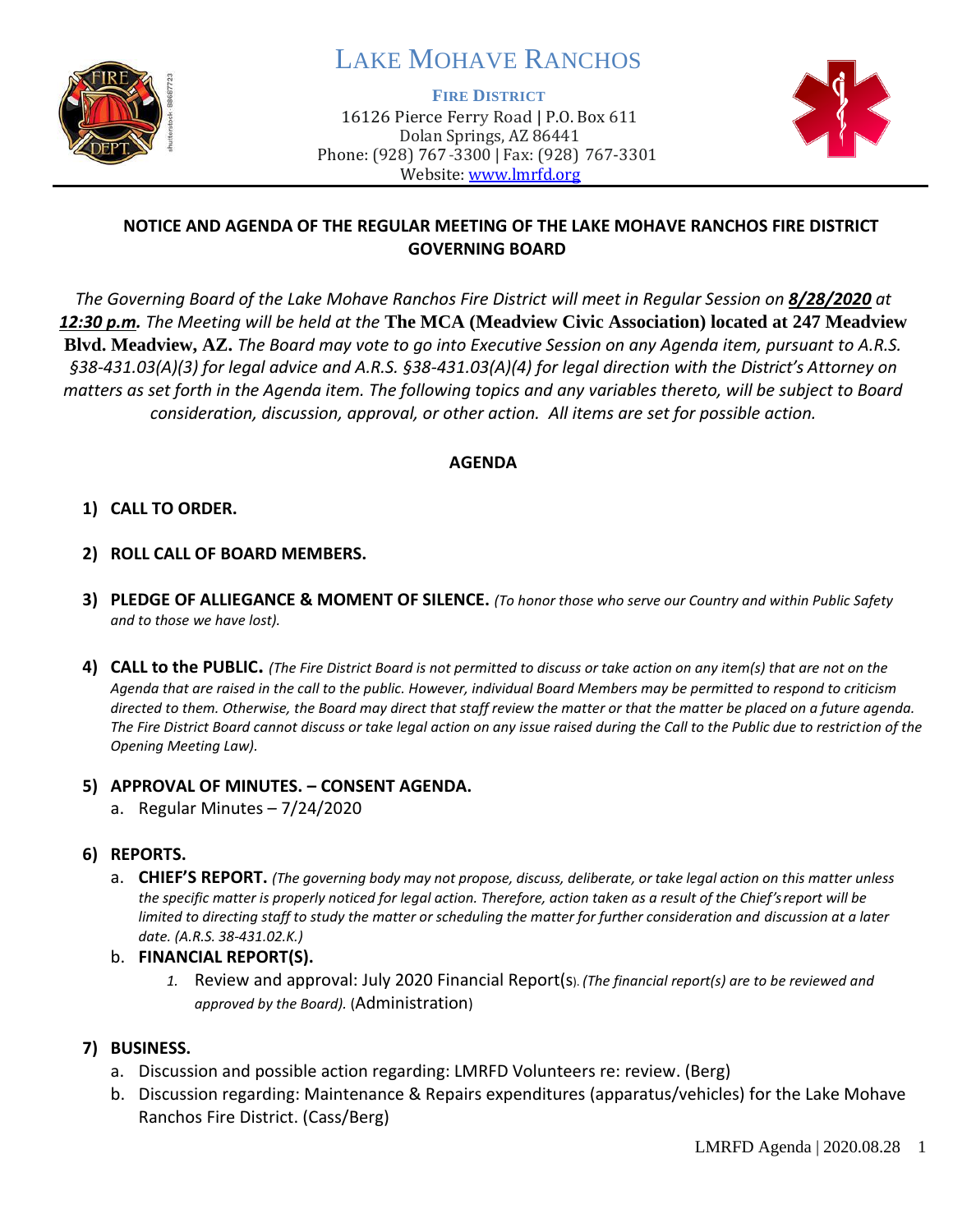- c. Discussion and possible action regarding: Estimates for Ambulance repair(s). (Administration)
- d. Discussion and possible action regarding: Legal Counsel re: Waiver of potential conflicts of interest. (Administration)
- e. Discussion and possible action regarding: Intergovernmental Agreement between the Northern Arizona Consolidated Fire District #1, Golden Valley Fire District, Lake Mohave Ranchos Fire District, and the City of Kingman for Automatic Aid re: review for possible reapproval due to legal counsel change and possible approval for signatures. (Administration)
- f. Discussion and possible action regarding: Consideration and possible approval for a Learning Partnership re: Waldorf University and authorization for Administration to complete information documents. (Administration)
- g. Discussion and possible action regarding: Possible approval of Lake Mohave Ranchos Fire District Policies re: Policy 206 (Administrative Communications), Policy 311 (Safe Haven Newborn Law), Policy 315 (Child Abuse), Policy 318 (Adult Abuse), Policy 324 (Grocery Shopping On-Duty), Policy 608 (Health Insurance Portability and Accountability Act Training), Policy 703 (Use of District Vehicles), Policy 709 (Photography and Electronic Imaging), Policy 710 (Non-Official Use of District Property), Policy 803 (Patient Medical Record Security and Privacy), Policy 901 (Arizona Division of Occupational Safety and Health Inspections), Policy 902 (Arizona Division of Occupational Safety and Health Notification of Illness, Injury or Death), Policy 911 (Vehicle Seat Belts), Policy 917 (Personal Firearms), Policy 1003 (Position Descriptions), Policy 1010 (Discriminatory Harassment), Policy 1015 (On-Duty Voting in Statewide Elections), Policy 1023 (Lactation Breaks), Policy 1024 (Smoking and Tobacco Use), Policy 1025 (Drug-and Alcohol-Free Workplace), Policy 1032 (Release of HIPAA-Protected Information), Policy 1038 (Family and Medical Leave), Policy 1039 (Military Leave), Policy 1043 (Anti-Retaliation), Policy 1103 (Flag Display) and prior approved policies approval of format change re: Policy 1045 (Personal Time Off), Policy 1046 (Compensation Administration), Policy 1047 (Employment Categories), Policy 1048 (Time-Keeping Requirement), Policy 1049 (Work Schedules), Policy 1050 (Telecommuting), Policy 1051 (Vacations – Administration), Policy 1052 (Vacations – Suppression), Policy 1054 (Group Health), and Policy 1055 (District Credit Card). (Administration)
- h. Discussion and possible action regarding: Payroll Tax Holiday. (Administration)
- i. Discussion and possible action regarding: AFG Grant 2019 re: review of award, review of estimates for expenditures, review and possible approval for additional expenditures to be incurred. (Administration)

## **8) EXECUTIVE SESSION.**

Board of Directors may vote to go into Executive Session pursuant to A.R.S. §38-431.03(A)(3) for legal advice and A.R.S. §38-431.03(A)(4) for legal direction and A.R.S. §38-431.03(A)(1) for personnel matters for the following matters:

- a. Discussion regarding: Personnel Matter re: Fire Chief Winn re: Fire Chief Contract and performance. (Cass)
- b. Discussion regarding: Interview applicants interested in filling the vacant Board Member seat for the Lake Mohave Ranchos Fire District Governing Board. (Cass)

## **9) BUSINESS**.

- a. Discussion and possible action regarding: Fire Chief Contract and performance. (Cass)
- b. Discussion and possible action regarding: Review of applicants for vacated Board Member seat for the Lake Mohave Ranchos Fire District Governing Board re: possible appointment and possible Oath of Office and Certificate of Compliance. (Cass)

# **10) CONSIDERATION OF FUTURE AGENDA ITEMS.**

Specified tabled items will move to following month's Regular Meeting, unless noted otherwise